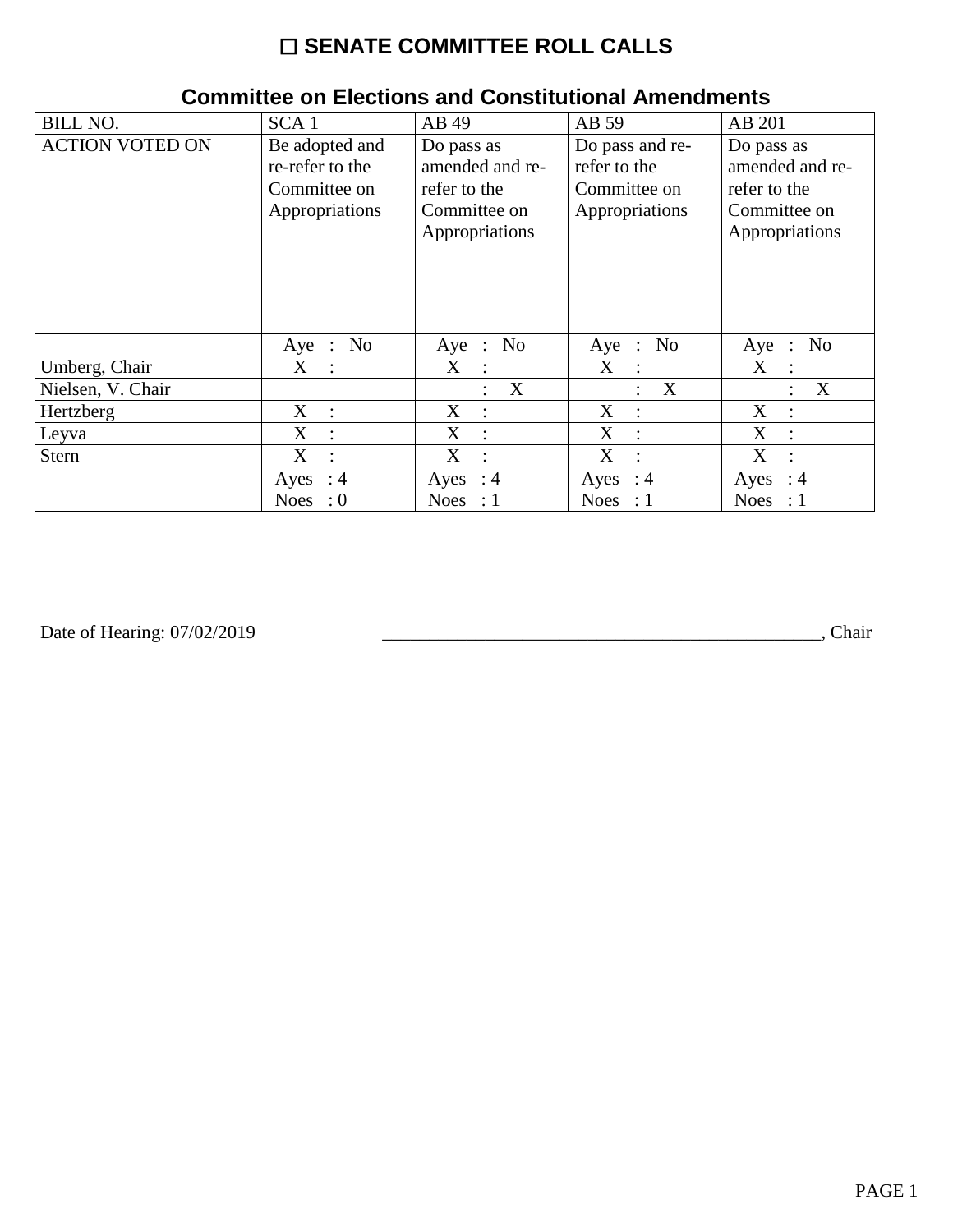# ☐ **SENATE COMMITTEE ROLL CALLS**

| <b>BILL NO.</b>        | AB 220                              | AB 571                                                            | AB 623                                                                                                                     | AB 681                                                            |
|------------------------|-------------------------------------|-------------------------------------------------------------------|----------------------------------------------------------------------------------------------------------------------------|-------------------------------------------------------------------|
| <b>ACTION VOTED ON</b> | Do pass                             | Do pass and re-<br>refer to the<br>Committee on<br>Appropriations | Do pass and re-<br>refer to the<br>Committee on<br>Appropriations<br>with the<br>recommendation:<br>To consent<br>calendar | Do pass and re-<br>refer to the<br>Committee on<br>Appropriations |
|                        | No<br>$Aye$ :                       | Aye : No                                                          | Aye : No                                                                                                                   | N <sub>0</sub><br>Aye<br>$\sim 10^6$                              |
| Umberg, Chair          | $X_{\mathcal{E}}$<br>$\ddot{\cdot}$ | X :                                                               | X<br>$\ddot{\cdot}$                                                                                                        | $X_{\mathcal{E}}$<br>$\ddot{\cdot}$                               |
| Nielsen, V. Chair      | $X_{\mathcal{E}}$<br>$\ddot{\cdot}$ |                                                                   | X<br>$\cdot$ :                                                                                                             | X<br>$\ddot{\cdot}$                                               |
| Hertzberg              | $X_{\mathcal{E}}$<br>$\ddot{\cdot}$ | $X_{\mathcal{C}}$<br>$\ddot{\phantom{0}}$                         | X<br>$\cdot$ :                                                                                                             | X<br>$\ddot{\cdot}$                                               |
| Leyva                  | X<br>$\ddot{\phantom{a}}$           | X<br>$\ddot{\phantom{a}}$                                         | X<br>$\cdot$                                                                                                               | X<br>$\ddot{\phantom{a}}$                                         |
| Stern                  | X<br>$\ddot{\cdot}$                 | X<br>$\ddot{\cdot}$                                               | X<br>$\ddot{\cdot}$                                                                                                        | X<br>$\ddot{\phantom{a}}$                                         |
|                        | Ayes : $5$                          | Ayes : $4$                                                        | Ayes : $5$                                                                                                                 | Ayes<br>$\therefore$ 4                                            |
|                        | <b>Noes</b><br>: 0                  | Noes : $0$                                                        | Noes : $0$                                                                                                                 | <b>Noes</b><br>$\therefore$ 1                                     |

#### **Committee on Elections and Constitutional Amendments**

Date of Hearing: 07/02/2019

Date of Hearing: 07/02/2019 \_\_\_\_\_\_\_\_\_\_\_\_\_\_\_\_\_\_\_\_\_\_\_\_\_\_\_\_\_\_\_\_\_\_\_\_\_\_\_\_\_\_\_\_\_\_\_, Chair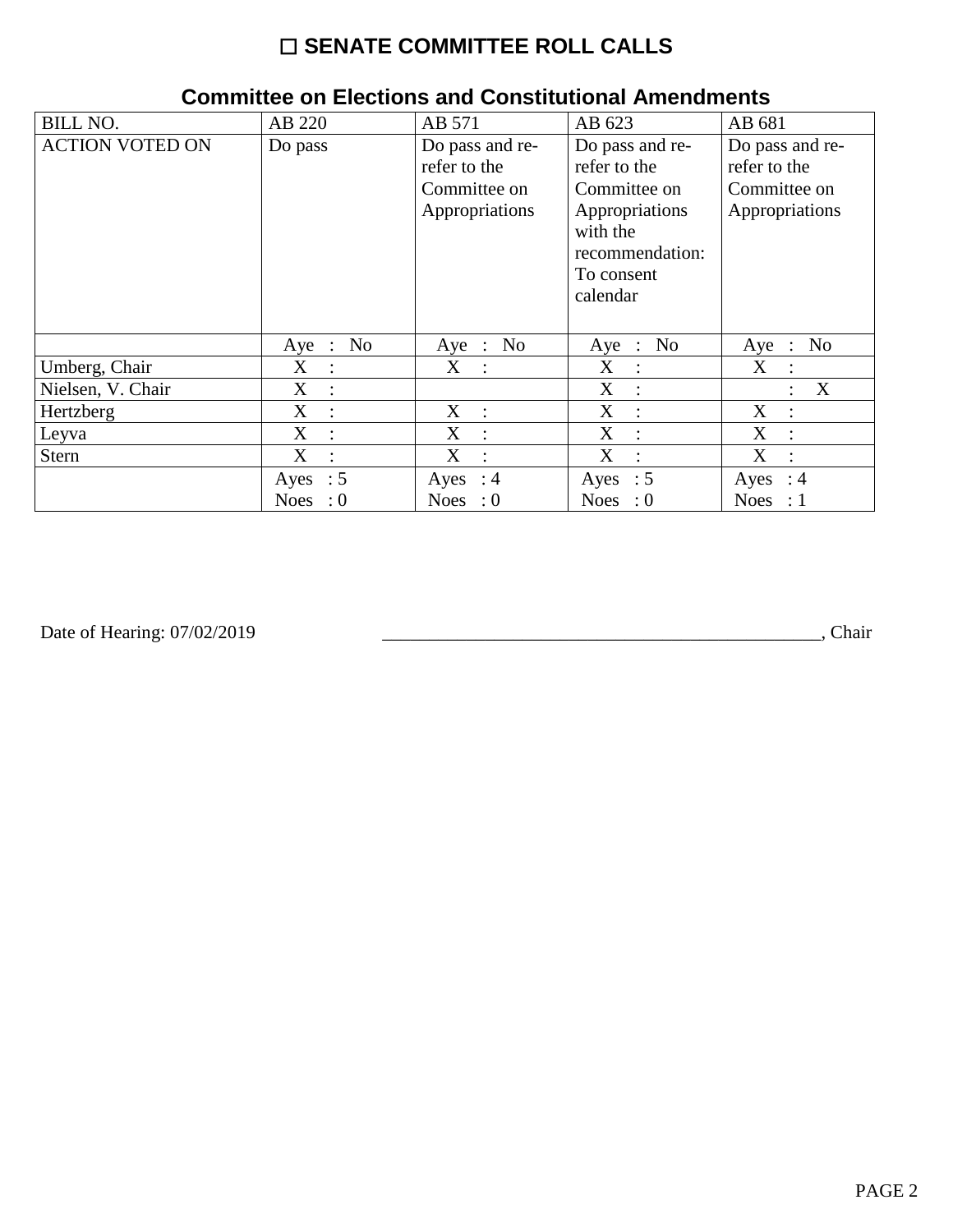# $\square$  SENATE COMMITTEE ROLL CALLS

| <b>BILL NO.</b>        | AB 730                                | AB 773              | AB 787                                            | AB 864                                  |
|------------------------|---------------------------------------|---------------------|---------------------------------------------------|-----------------------------------------|
| <b>ACTION VOTED ON</b> | Do pass and re-                       | Do pass as          | Do pass and re-                                   | Do pass and re-                         |
|                        | refer to the                          | amended and re-     | refer to the                                      | refer to the                            |
|                        | Committee on                          | refer to the        | Committee on                                      | Committee on                            |
|                        | Rules                                 | Committee on        | <b>Public Safety</b>                              | Appropriations                          |
|                        |                                       | Appropriations      |                                                   |                                         |
|                        |                                       |                     |                                                   |                                         |
|                        |                                       |                     |                                                   |                                         |
|                        |                                       |                     |                                                   |                                         |
|                        |                                       |                     |                                                   |                                         |
|                        | N <sub>0</sub><br>Aye<br>$\therefore$ | Aye : No            | No<br>$Aye$ :                                     | N <sub>0</sub><br>Aye<br>$\mathbb{R}^2$ |
| Umberg, Chair          | X<br>$\mathbb{R}^2$                   | X :                 | X<br>$\mathbb{R}^2$                               | X :                                     |
| Nielsen, V. Chair      | X<br>$\ddot{\cdot}$                   |                     | $\boldsymbol{\mathrm{X}}$<br>$\ddot{\phantom{a}}$ |                                         |
| Hertzberg              | $X_{\mathcal{L}}$<br>$\cdot$          | X<br>$\mathbb{R}^2$ | X                                                 | X<br>$\ddot{\phantom{a}}$               |
| Leyva                  | X<br>$\ddot{\cdot}$                   | X<br>$\ddot{\cdot}$ | X                                                 | X<br>$\bullet$                          |
| <b>Stern</b>           |                                       | X<br>$\ddot{\cdot}$ | X                                                 | X                                       |
|                        | Ayes : $3$                            | Ayes : $4$          | Ayes : $4$                                        | Ayes<br>: 4                             |
|                        | <b>Noes</b><br>$\therefore$ 1         | Noes : $0$          | Noes : $1$                                        | <b>Noes</b><br>$\therefore 0$           |

#### **Committee on Elections and Constitutional Amendments**

Date of Hearing: 07/02/2019